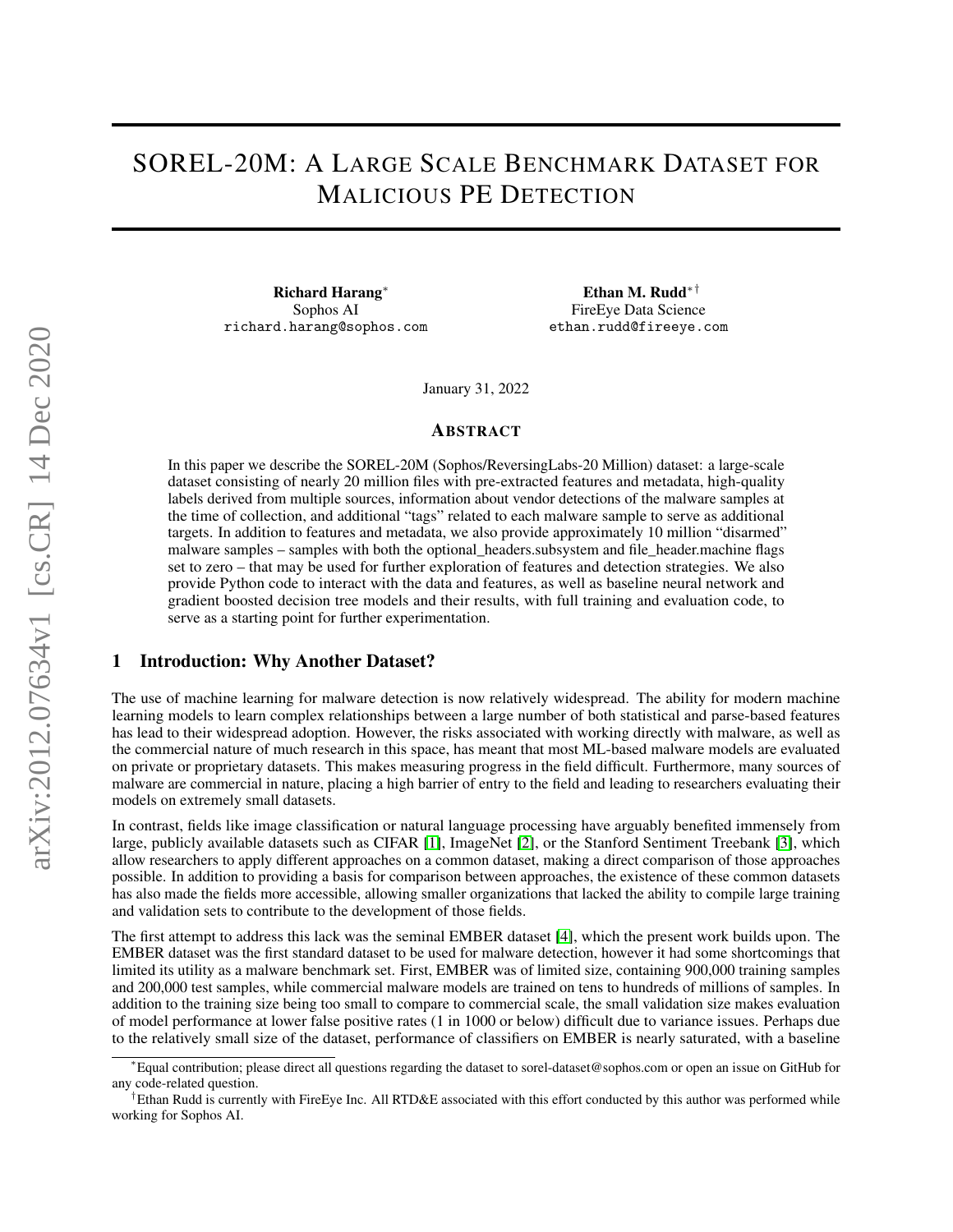classifier capable of obtaining an AUC of over 0.999 [\[4\]](#page-5-0). In addition, the EMBER dataset provided only pre-extracted features, making further research in such topic as improvements in feature extraction or realizable adversarial sample generation difficult. Finally, EMBER provides only a single binary label based on a simple 'thresholding' rule.

In the hopes of being a valuable benchmark set for malware detection, SOREL-20M attempts to address these issues in whole or in part. We address the issue of training size by providing an order of magnitude more samples for analysis. Internally, we have found that while performance continues to improve with larger datasets, validation sizes on the order of 3 to 4 million examples are sufficient to establish a stable rank order between models as well as to assess performance at lower false positive rates. If our recommended time splits [\[5\]](#page-5-1) are used to establish training, validation, and test sets, we obtain 12,699,013 training samples, 2,495,822 validation samples, and 4,195,042 test samples, respectively. This is sufficient to ensure that comparisons of different models, architectures, and features can establish relative performance; particularly if care is taken to examine model variance at the same time using multiple random initializations of the model.

We partially address the issue of feature exploration by providing (disarmed) binary samples for the malware only. In all, we provide 9,919,251 binary samples of malware (7,596,407 training samples, 962,222 validation samples, and 1,360,622 test samples), which have been 'disarmed' by setting both the optional\_headers.subsystem and file\_header.machine flags to  $\overline{0}$  in order to prevent execution. We have also provided complete PE metadata as obtained via the Python *pefile* [\[6\]](#page-5-2) module using the dump\_dict() method. While this does hinder direct comparisons of models, comparisons of the distribution of scores on the malware set using researcher-provided feature extraction code does still allow for comparison of detection rates at different thresholds.

Simiarly to EMBER, we have established baseline models on SOREL-20M using both LightGBM [\[7\]](#page-5-3) and a PyTorch [\[8\]](#page-5-4) based feed-forward neural network (FFNN) model. While performance is high for both models, there remains significant room for improvement, particularly at the lower false positive rates (which the large size of the SOREL-20M corpus now allows us to evaluate with confidence). We anticipate that this will make SOREL-20M more useful as a method of comparing malware detection approaches to each other. Finally, we provide a number of additional targets for the model that describe behaviors inferred from vendor labels (as described in [\[9\]](#page-5-5)) which we also provide benchmarks for using a multi-target model as described in [\[10\]](#page-5-6).

In the following sections, we describe the corpus statistics and structure of the data and how it may be accessed. We then describe the baseline models we have trained on the data, as well as the layout of the associated GitHub repository.

# <span id="page-1-0"></span>2 Dataset description

The complete dataset consists of the following items:

- The 9,919,251 original (disarmed) malware samples; available via S3 at s3://sorel-20m/09-DEC-2020/binaries/ compressed via the python zlib.compress function
- A SQLite3 and two LMDB databases, available via S3 at s3://sorel-20m/09-DEC-2020/processed-data/
	- The SQLite3 "meta.db" database contains malware labels, tags, detection counts, and first/last seen times – The "ember features" LMDB database contains EMBER features (extracted with version 2 of the features)
	- the "pe\_metadata" LMDB database contains the PE metadata extracted via the pefile module, as described above
- Pre-trained baseline models and results, available via S3 at s3://sorel-20m/09-DEC-2020/baselines/

We also provide Python code at https://github.com/sophos-ai/SOREL-20M (see section [4\)](#page-3-0) that will interact with the SQLite and LMDB combination databases that are provided, and can be used to train the baseline models that we provide.

All samples are identified by sha256; in the case of the disarmed malware samples, we use the sha256 of the original, unmodified file, and not the sha256 of the disarmed file. The sha256 serves as the primary key for the SQLite database, and the key for the two LMDB databases. LMDB entries are stored as arrays or dictionaries (for EMBER feature vectors or PE metadata, respectively) that are then serialized with msgpack and compressed with zlib.

The data was collected from January 1, 2017 to April 10, 2019. We suggest time-splits of the data – based upon the first-seen time in RL telemetry – as follows: training data from the beginning of collection until November 29, 2018; validation data from then until January 12, 2019; and testing data from January 12, 2019 through the end of the data. Using those time splits, the breakdown of malicious and benign samples in the training, validation, and testing sets is given in table [2.](#page-1-0)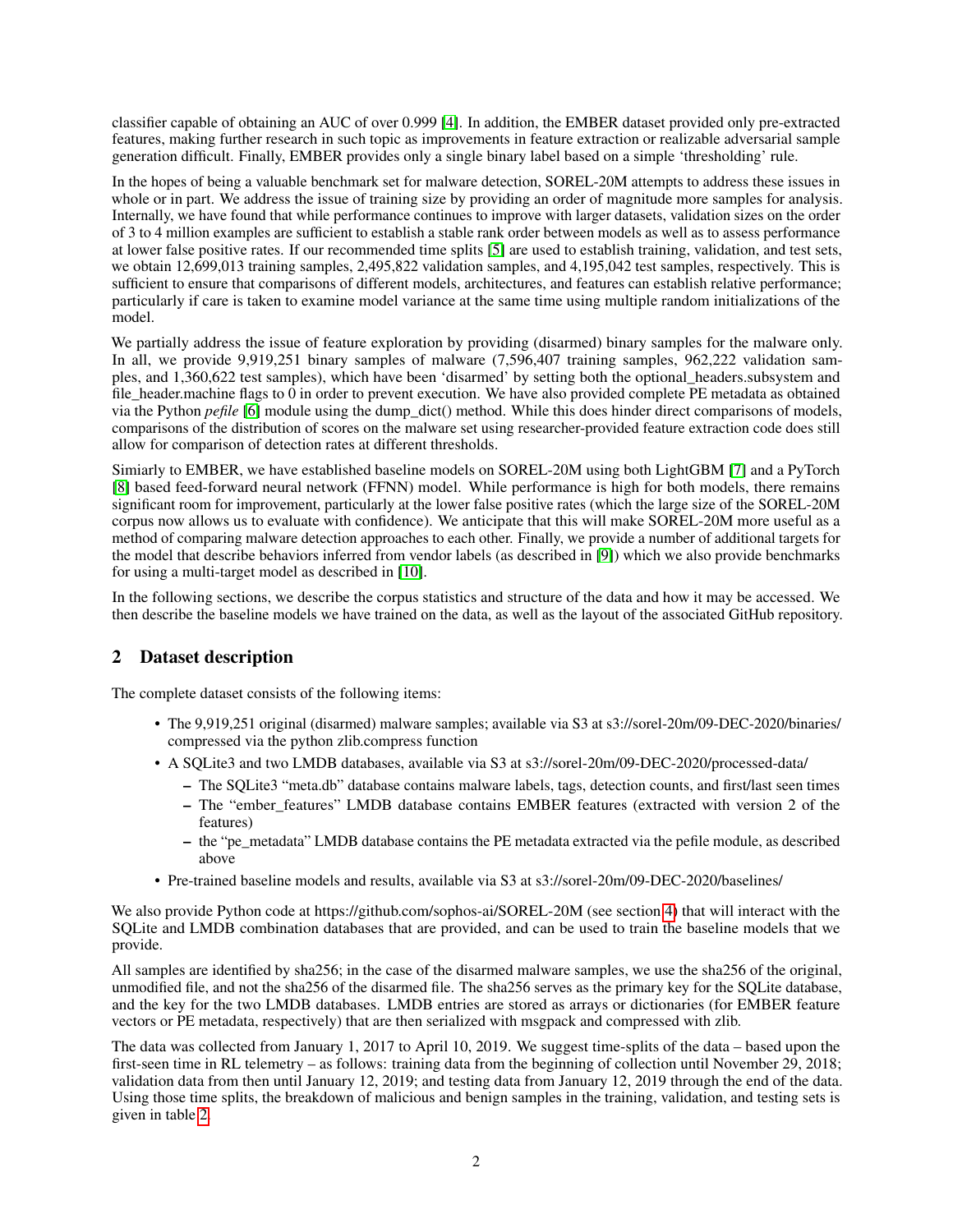|                       | <b>Malicious</b> | <b>Benign</b> |
|-----------------------|------------------|---------------|
| <b>Training set</b>   | 7596407          | 5102606       |
| <b>Validation set</b> | 962222           | 1533579       |
| <b>Test set</b>       | 1360622          | 2834441       |

Table 1: Distribution of malware and benign samples across our suggested training, testing, and validation splits



<span id="page-2-0"></span>Figure 1: The distribution of behavioral tags in the training set.

The corpus statistics for the behavioral tags are give in figures [1,](#page-2-0) [2,](#page-2-1) and [3.](#page-3-1)

## <span id="page-2-2"></span>3 Baseline Models

We provide two baseline models; a Pytorch feed-forward neural network (FFNN) model, and a LightGBM gradientboosted decision tree model. Both models are trained on the EMBER-v2 features available in the LMDB described in section [2,](#page-1-0) and trained using code from the GitHub respository described in section [4](#page-3-0) using random seeds of 1, 2, 3, 4, and 5, respectively.

The FFNN model is a simplified version of the model from [\[10\]](#page-5-6) consisting of three 'blocks' followed by one or more output 'heads'. A block consists of a Linear layer, LayerNorm, ELU activation, and Dropout. The output heads consist of additional linear and activation layers to produce outputs for tags, counts, and malware classification. See the file 'nets.py' in the github repository for full details.

The LightGBM model is trained with 500 iterations, unbounded maximum depth but a maximum of 64 leaves, with a bagging fraction of 0.9, a feature subselection both at a tree level and at a node level of 0.9, and an early stopping rounds count of 10 (see 'lightgbm\_config.json' in the GitHub repositiory for all parameters). The helper script 'build\_numpy\_arrays\_for\_lightgbm.py' may be used to unload our LMDB features into numpy arrays suitable for training the LightGBM model, however this requires both significant disk space to hold the files (approximately 175GB



<span id="page-2-1"></span>Figure 2: The distribution of behavioral tags in the recommended validation set.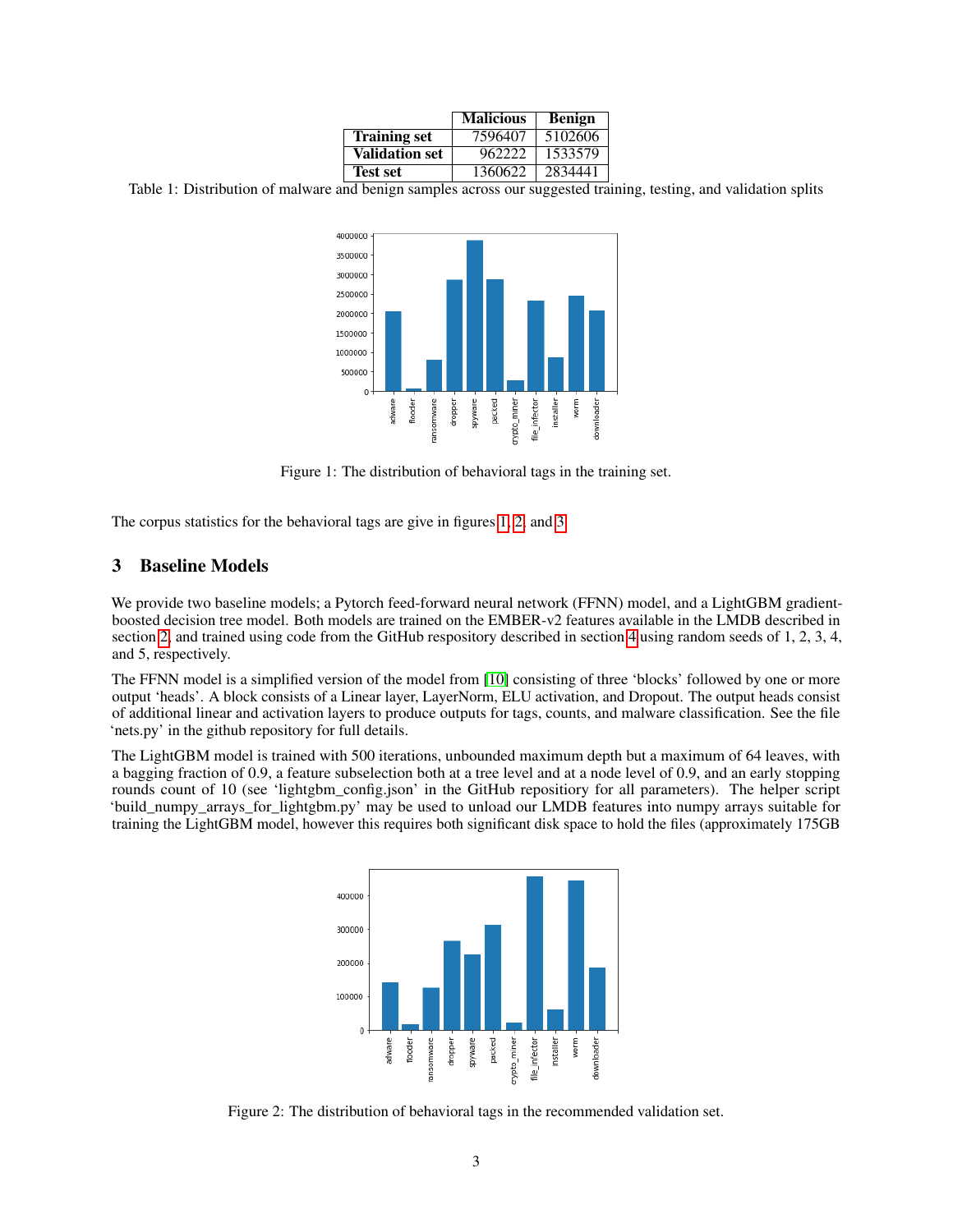

<span id="page-3-1"></span>Figure 3: The distribution of behavioral tags in the recommended test set.

in total) and a similar amount of RAM during training of the LightGBM model; we used an AWS m5.24xlarge instance for both tasks.

ROC plots for the models are given in figures [4](#page-4-3) (FFNN ROC for malware output), [5](#page-5-7) (LightGBM ROC), and [6](#page-6-0) (individual per-tag ROCs for the tags in the FFNN model). Note that the ROC for the malware output and tags in the FFNN model are obtained from the same mode trained using the tags in a multi-target learning setting [\[11\]](#page-5-8), which we have observed to improve the overall performance of the malware output (see [\[10\]](#page-5-6)). As multi-target learning is not implemented in LightGBM it is trained on the single malware task, which may be in part why the performance is lower.

# <span id="page-3-0"></span>4 GitHub Repository

The GitHub repository containing supporting code may be accessed at https://github.com/sophos-ai/SoReL-20M and is licensed under Apache 2.0 license. It contains the code which was used to train the provided baseline models, code which may be used to interact with the databases containing pre-extracted features and metadata, and supporting files including an Anaconda [\[12\]](#page-6-1) compatible YaML file describing a minimal environment for building the models and a list of sha256 values for which EMBER-v2 features could not be extracted to accelerate dataset load times.

Complete details on initializing the environment and training the models are provided in the README file in the repository, via the '–help' option in the various scripts, and function docstrings. Briefly; the 'train.py' and 'evaluate.py' files train and evaluate the models, respectively. The 'plot.py' command takes in a JSON file denoting which runs to plot (an example is provided in the S3 bucket with the pretrained model weights) and outputs plots of the form shown in section [3.](#page-2-2) The pytorch FFNN model is specified in 'nets.py' and the LightGBM model is specified in the file 'lightgbm\_config.json'.

The 'dataset.py' and 'generators.py' functions are of most interest to those who wish to use other frameworks to train a model. The Dataset class in 'dataset.py' subclasses the PyTorch Dataset class to link the SQLite3 meta.db file to the feature LMDBs. The GeneratorFactory class in 'generators.py' provides an interface to load a dataset.Dataset instance and wrap it in a PyTorch DataLoader in preparation for training. Finally, as noted in section [3,](#page-2-2) the file 'build\_numpy\_arrays\_for\_lightgbm.py' is a command-line utility to iterate over a generator and write it to a Numpy [\[13\]](#page-6-2) .npz file which may then be used to train a LightGBM model.

# 5 Conclusion

We have presented SOREL-20M dataset, which includes:

- nearly 10 million disarmed but otherwise complete malware files $3$
- extracted features and metadata for 20 million malicious and benign portable executable files
- extensive metadata including behavior-like tags, number of detections, and high-quality internally developed and validated malware/benignware labels for all 20 million files
- a set of 10 pre-trained models to serve as a baseline

<span id="page-3-2"></span><sup>&</sup>lt;sup>3</sup>Benign files are excluded due to potential intellectual property concerns.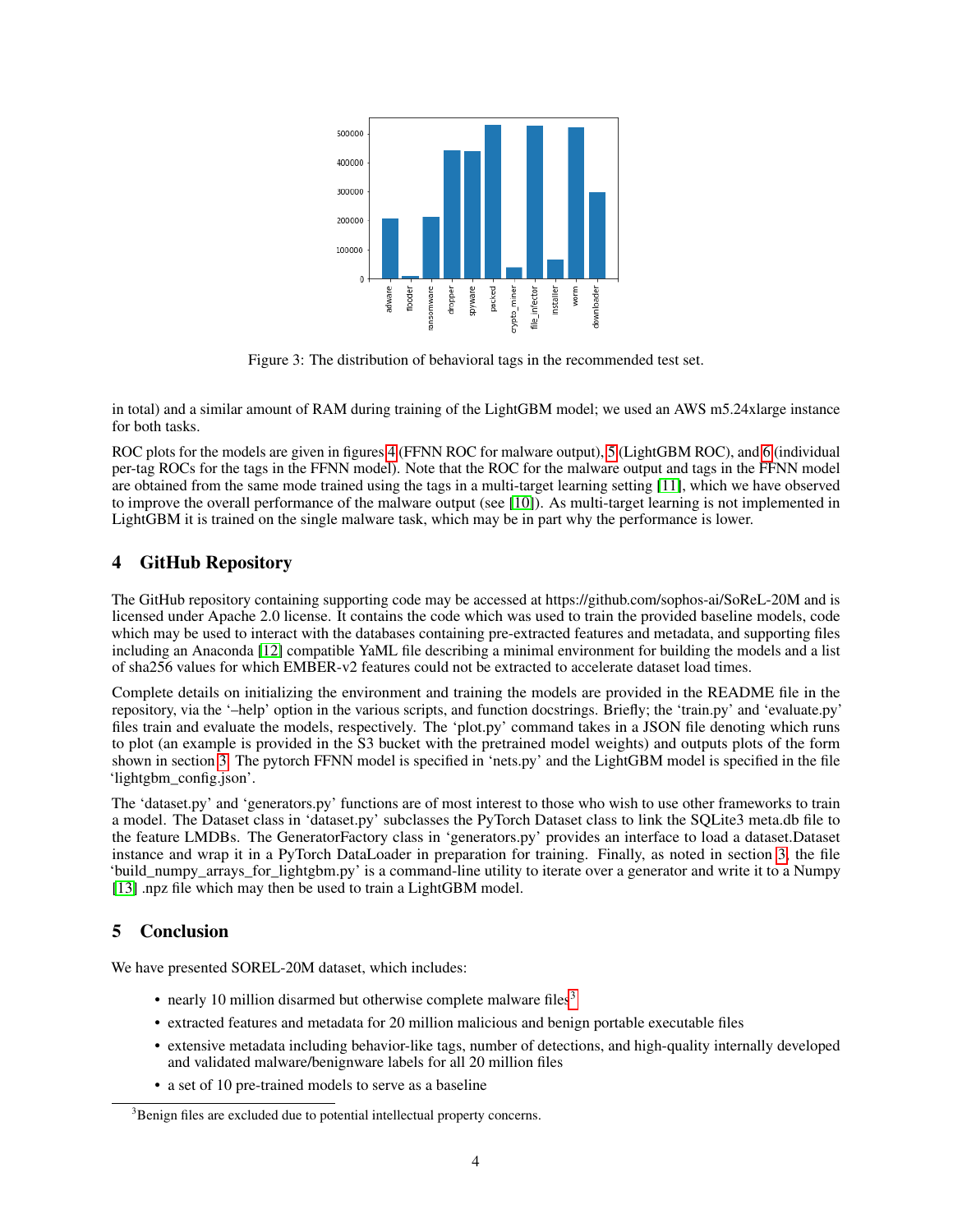

<span id="page-4-3"></span>Figure 4: ROC for FFNN with statistics aggregated over five trials; mean shown as black line; dark region indicates plus/minus one standard deviation; light region indicates min/max.

• complete source code required to reproduce our results and explore further developments using the data

To our knowledge this is both the largest malware benchmark training set that has been released to date, as well as the first to contain a reference set of malware observed "in the wild" comparatively recently. This dataset allows for "fair" comparisons between different models using sufficient data to allow good comparisons at relevant false positive rates, as well as evaluation of performance scores on a reference set of malware using novel and arbitrary researcher-developed features.

Sophos and ReversingLabs are proud to offer this dataset in hopes it will further stimulate the development of the field.

## References

- <span id="page-4-0"></span>[1] Alex Krizhevsky, Geoffrey Hinton, et al. Learning multiple layers of features from tiny images. 2009.
- <span id="page-4-1"></span>[2] Jia Deng, Wei Dong, Richard Socher, Li-Jia Li, Kai Li, and Li Fei-Fei. Imagenet: A large-scale hierarchical image database. In *2009 IEEE conference on computer vision and pattern recognition*, pages 248–255. Ieee, 2009.
- <span id="page-4-2"></span>[3] Richard Socher, Alex Perelygin, Jean Wu, Jason Chuang, Christopher D Manning, Andrew Y Ng, and Christopher Potts. Recursive deep models for semantic compositionality over a sentiment treebank. In *Proceedings of the 2013 conference on empirical methods in natural language processing*, pages 1631–1642, 2013.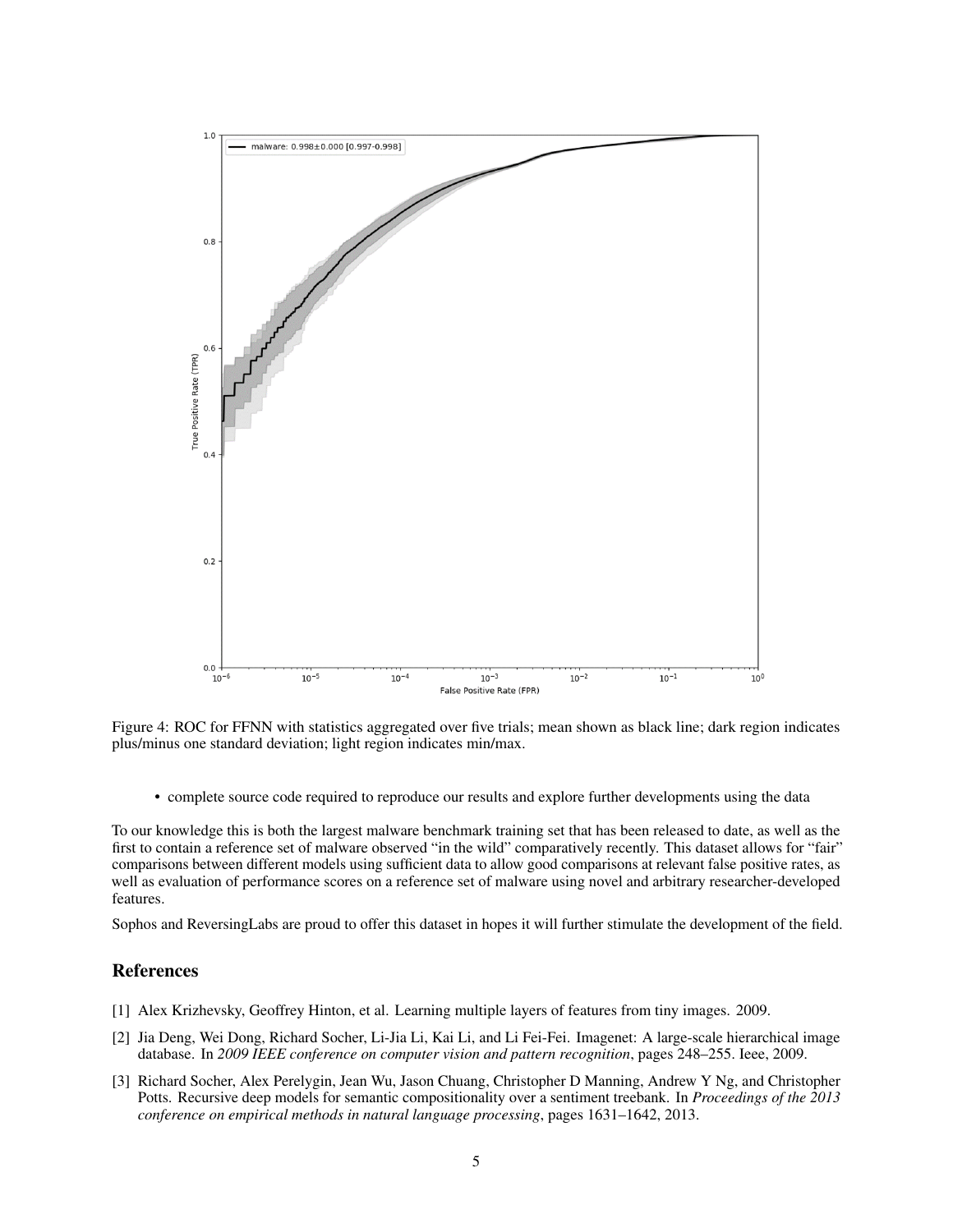

<span id="page-5-7"></span>Figure 5: ROC for LightGBM GBDT with statistics aggregated over five trials; mean shown as black line; dark region indicates plus/minus one standard deviation; light region indicates min/max.

- <span id="page-5-0"></span>[4] Hyrum S Anderson and Phil Roth. Ember: an open dataset for training static pe malware machine learning models. *arXiv preprint [arXiv:1804.04637](http://arxiv.org/abs/1804.04637)*, 2018.
- <span id="page-5-1"></span>[5] Konstantin Berlin and Joshua Saxe. Improving zero-day malware testing methodology using statistically significant time-lagged test samples. *arXiv preprint [arXiv:1608.00669](http://arxiv.org/abs/1608.00669)*, 2016.
- <span id="page-5-2"></span>[6] Ero Carrera. Win32 static analysis in python, 2007.
- <span id="page-5-3"></span>[7] Guolin Ke, Qi Meng, Thomas Finley, Taifeng Wang, Wei Chen, Weidong Ma, Qiwei Ye, and Tie-Yan Liu. Lightgbm: A highly efficient gradient boosting decision tree. In *Advances in neural information processing systems*, pages 3146–3154, 2017.
- <span id="page-5-4"></span>[8] Adam Paszke, Sam Gross, Francisco Massa, Adam Lerer, James Bradbury, Gregory Chanan, Trevor Killeen, Zeming Lin, Natalia Gimelshein, Luca Antiga, et al. Pytorch: An imperative style, high-performance deep learning library. In *Advances in neural information processing systems*, pages 8026–8037, 2019.
- <span id="page-5-5"></span>[9] Felipe N Ducau, Ethan M Rudd, Tad M Heppner, Alex Long, and Konstantin Berlin. Smart: Semantic malware attribute relevance tagging. *CoRR*, 2019.
- <span id="page-5-6"></span>[10] Ethan M Rudd, Felipe N Ducau, Cody Wild, Konstantin Berlin, and Richard Harang. Aloha: Auxiliary loss optimization for hypothesis augmentation. In *28th* {*USENIX*} *Security Symposium (*{*USENIX*} *Security 19)*, pages 303–320, 2019.
- <span id="page-5-8"></span>[11] Rich Caruana. A dozen tricks with multitask learning. In *Neural networks: tricks of the trade*, pages 165–191. Springer, 1998.